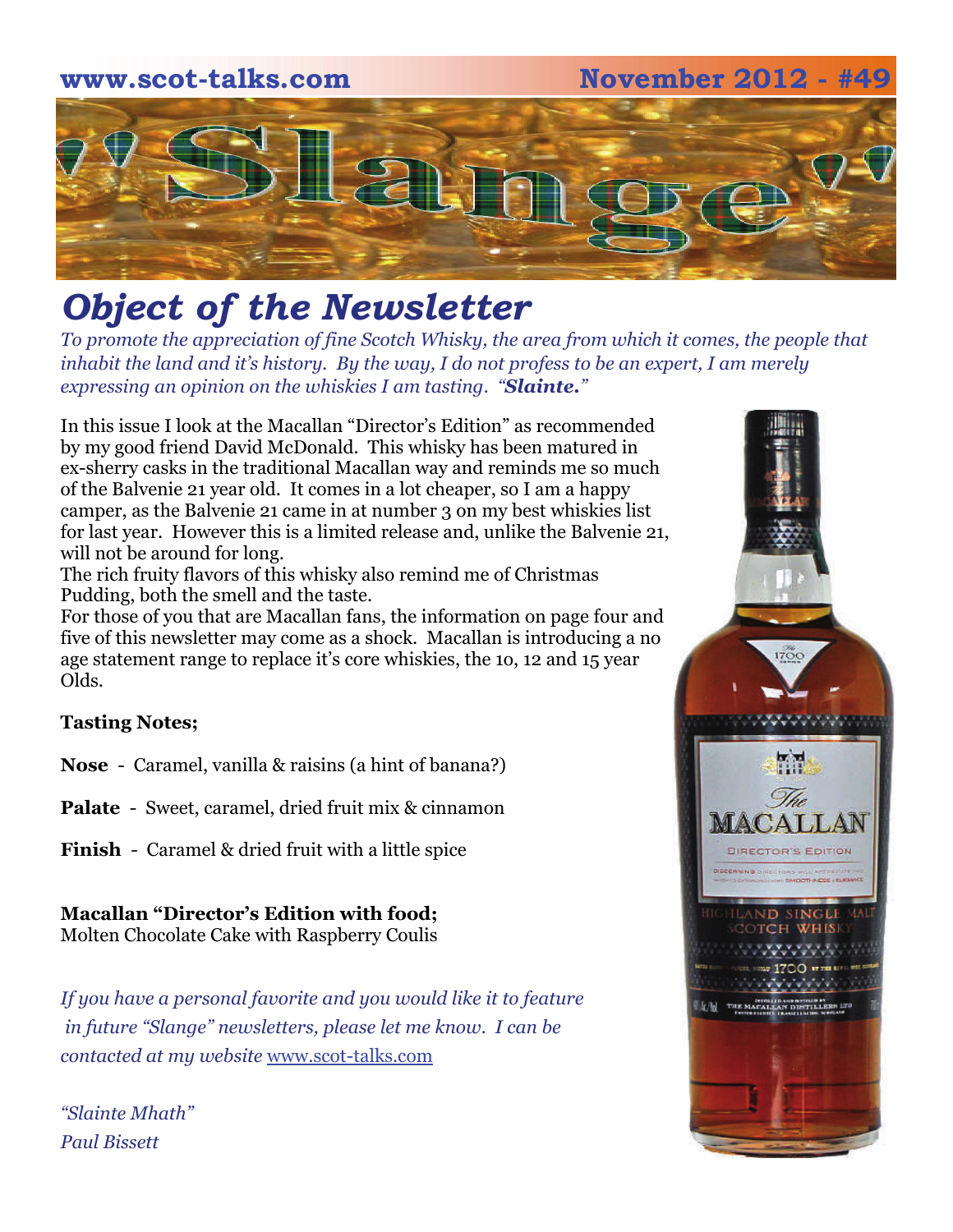# **www.scot-talks.com November 2012 - #49 ELEM**

### **The Macallan**

The Macallan was first distilled in 1824 at their Distillery in Craigellachie, Moray. The Macallan is currently owned by a subsidiary of the Edrington Group which purchased the brand from Highland Distillers in 1999.

In 2009, the *Herald* (Scottish Newspaper) reported that Macallan was "the world's third largestselling single malt (behind Glenfiddich and Glenlivet) with over 500,000 cases a year, and second largest by value. In 2011, the Edrington Group reported that prior-year sales of The Macallan were up 8% to over 700,000 cases and the BBC also reported that an office was being opened in New York to continue growth in the American market.

Originally, The Macallan was only matured in oak sherry casks brought to the distillery from Jerez, Spain. Beginning in 2004, The Macallan introduced a new main product, the Fine Oak series, with the whisky mellowed in bourbon oak casks as well as sherry ones.

In 2010, a bottle of The Macallan 64-year-old single malt whisky in a one-of-a-kind "Lalique: Cire Perdue" crystal decanter was sold for \$460,000 at an auction at Sotheby's in New York City. All proceeds from the sale were donated to charity: water, an organization that helps provide access to clean, safe drinking water to people in developing nations.



The stills at Macallan

### **A Cowboy's Guide to Life**

"If you get to thinkin' you're a person of some influence, try orderin' somebody else's dog around."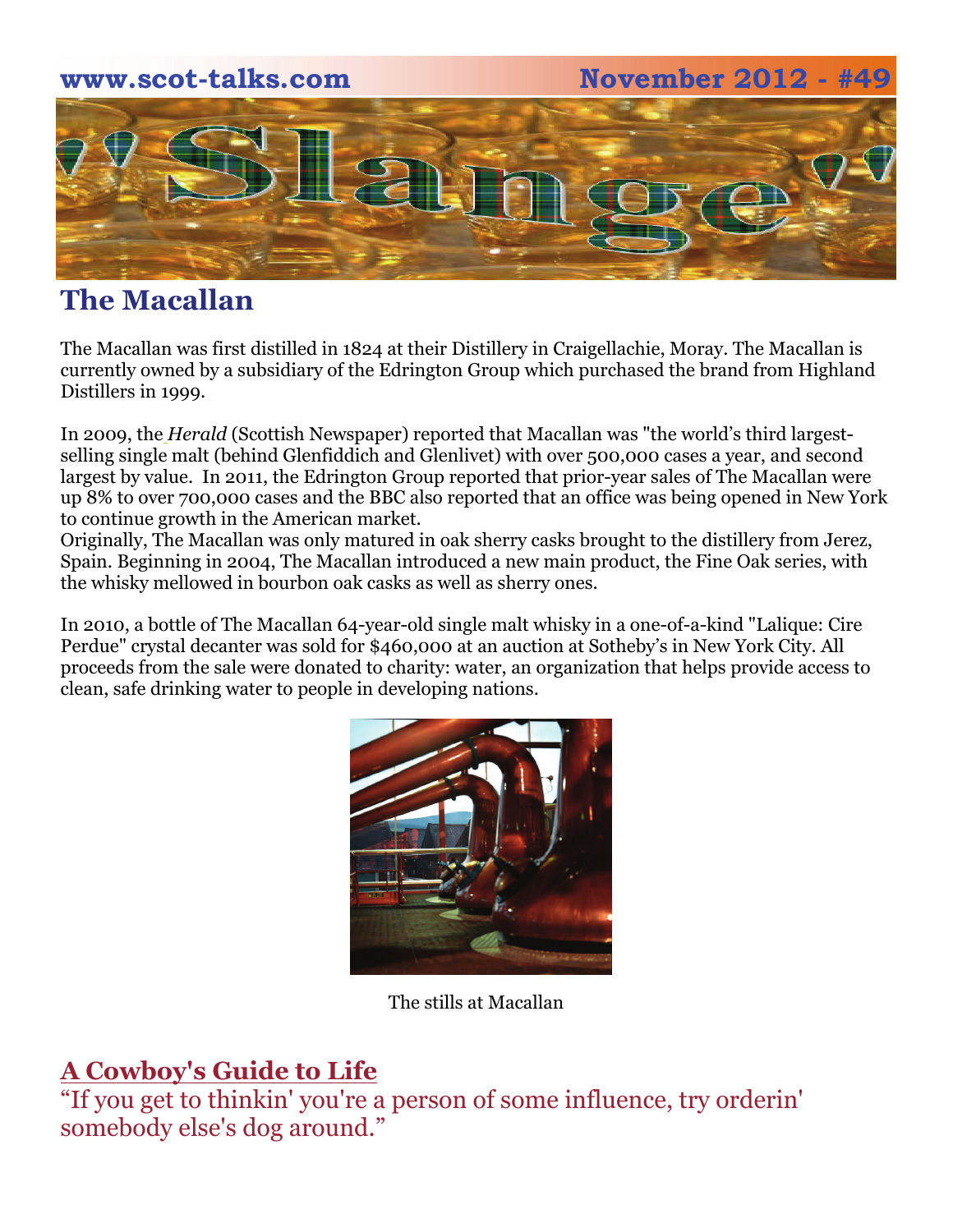

Below is a simple guide to help you choose your single malt Whisky, and the flavor notes you should expect from it. Being Scottish I recommend you find a likely candidate and try it in a bar before buying the whole bottle. With each issue of the newsletter I will add in another Whisky to the flavor map. This Issue; Macallan "Director's Edition". For more information go to http://www.themacallan.com

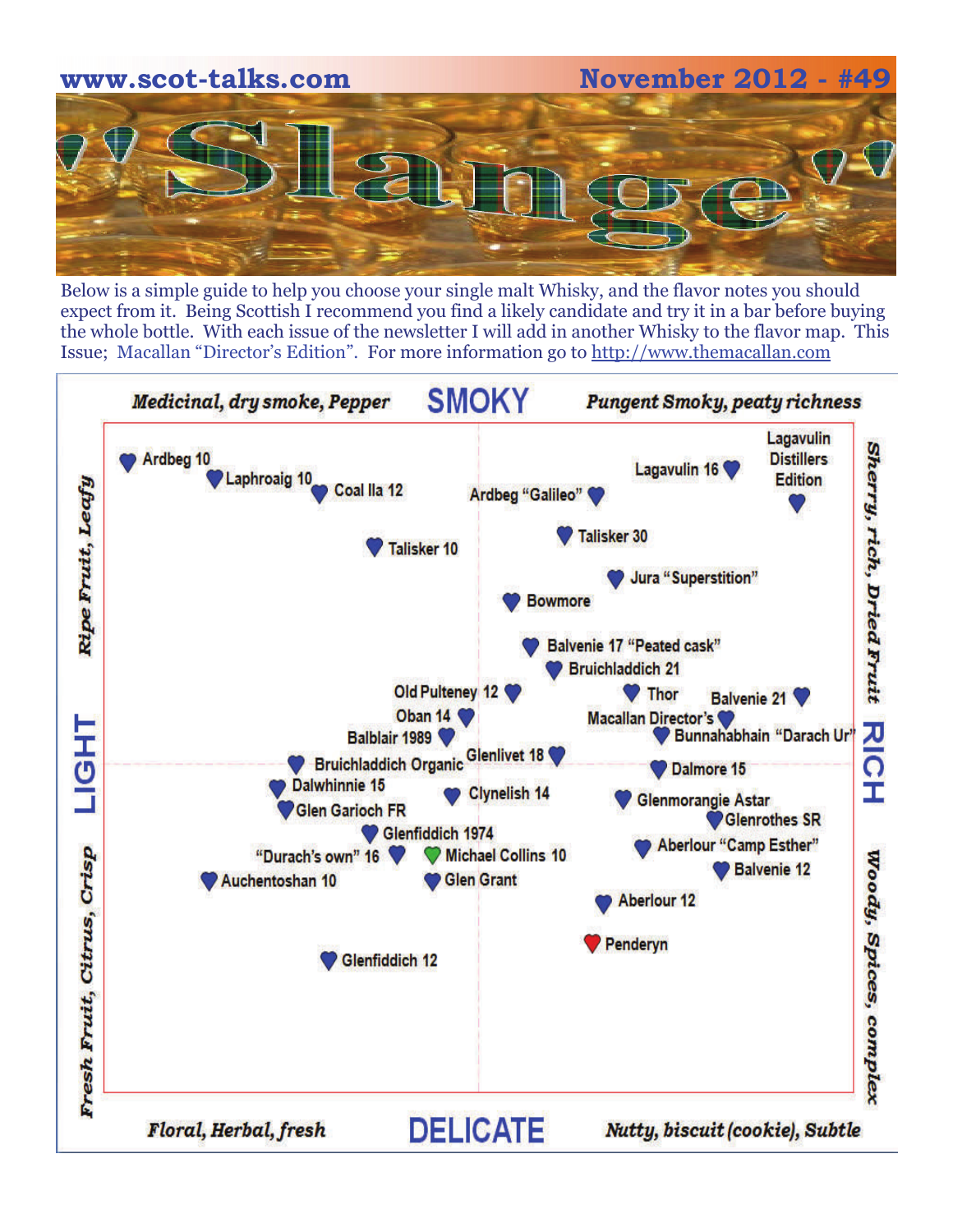

### **Macallan to replace 10, 12, and 15 year old core range with no-age statement single malt whiskies**

Have you ever heard the phrase, "It gets better with age"? Well, to this Macallan says, "Age ain't nothin' but a number" as they announce a new range of single malt Scotch whiskies to replace the well-known Macallan Fine Oak and Macallan Sherry Oak ranges that consumers have come to know. Their intent? To release three no-age statement expressions over the next calendar year.

This is bad news for people who believe age statement indicates quality and justifies price. But it could be great news for people who know that just because a whisky is old doesn't make it good—or even mature.

Part of the impetus for change comes from Macallan's initiative to alleviate consumer confusion with regards to their Fine Oak and Sherry Oak ranges—but it is also a bold step intended to challenge some of the established norms that have developed in relation to age-statement whiskies. In 2009, Macallan launched a range of no age statement as travel retail-only products and saw a significant increase in their overall sales. With the positive consumer reception and the new products either matching or outperforming their age-statement counterparts, Macallan made a decision that could change the way consumers think about single malts.



Macallan's no age statement range, released for the travel retail market in 2009